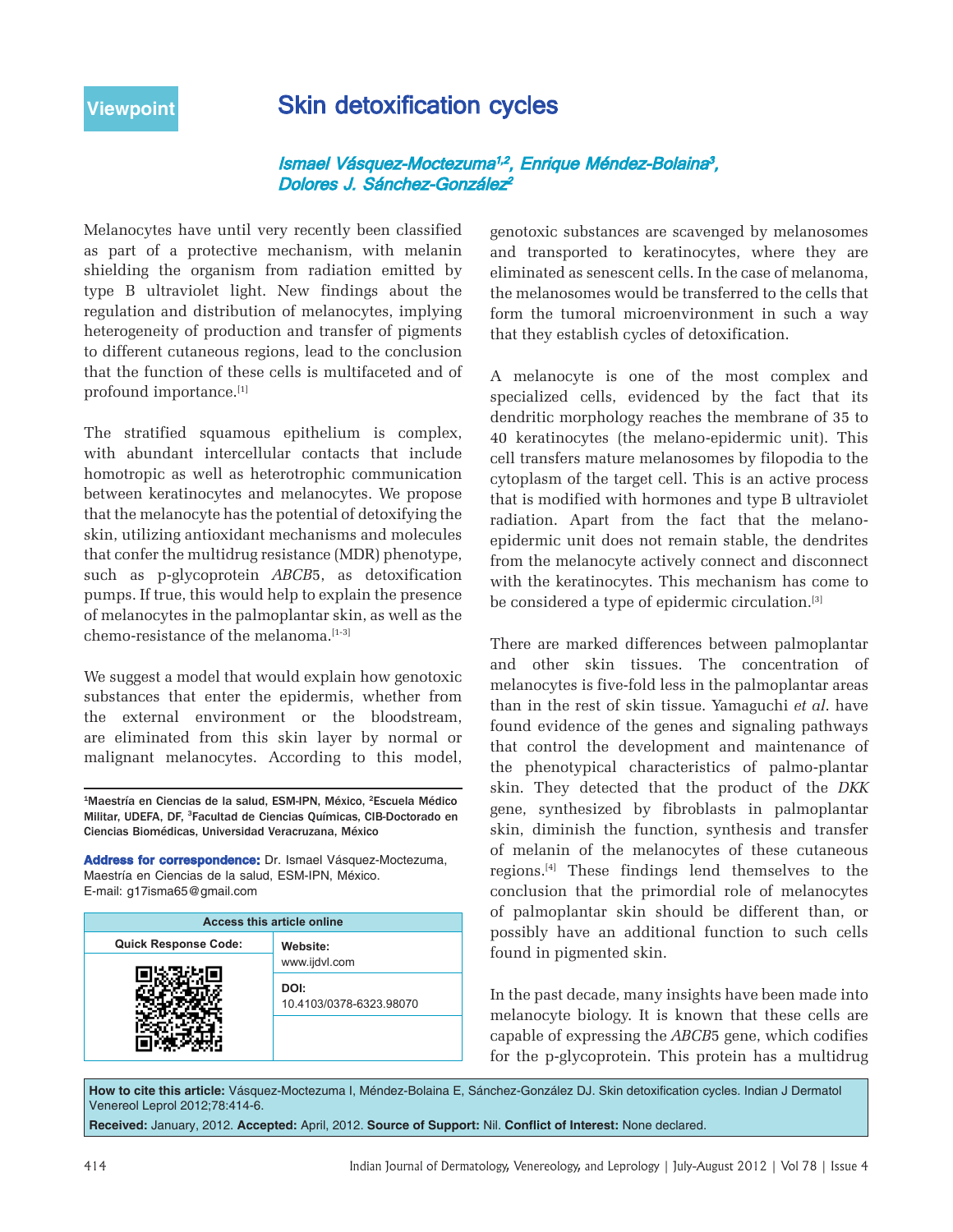resistance phenotype, acting as an MDR pump, an important characteristic in the resistance of melanoma to chemotherapy. This pump has been detected in the plasma membrane of normal melanocytes, and shows increased function in malignant melanocytes. Chen *et al*. proposed a model of the scavenging of drugs by the p-glycoprotein *ABCB*5, which is located in the membrane of melanosomes. This mechanism can explain in part the chemo-resistance of malignant melanoma.[2,5]

There is increasing evidence that melanocytes have more functions than those traditionally ascribed to it. For instance, it has been suggested that these cells process and present antigens in a way similar to dendritic cells. In this same sense, there are reports that identify and purify RNA in mature melanosomes of the hamster melanoma.[6] These ribonucleic acids could be transferred to keratinocytes and to cells of the tumoral microenvironment, where they might then carry out their function, whether by translating for or forming part of the families of microRNAs regulators of gene expression [Figures 1a and b].

Evolutionarily speaking, the palmoplantar skin, together with the lips and oral mucosa, are the areas of the epithelium most exposed to constant friction as well as contact with genotoxic molecules from the environment. Early man touched and grabbed leaves, fruit, roots, and branches of unknown plants whose substances could have been toxic. The palmoplantar skin, like the mucosa, should be adapted to protect against damage and invasion by substances toxic to the host. Indeed, hyperpigmentation is a frequent occurrence after the application of alkylating agents or anticancer antibiotics.[7] This hyperpigmentation would explain the mechanisms of detoxification orchestrated by melanocytes that attempt to eliminate and inactivate these agents by scavenging them in the mature melanosome and transferring them to the cytoplasm of the keratinocyte, an action coordinated by MDR pumps and antioxidant mechanisms [Figures 1a and b].

## FUSOGENIC PROPERTY OF THE P-GLYCOPROTEIN *ABCB5*  AND DETOXIFICATION CYCLES

Frank *et al*. predicted the sequence of the p-glycoprotein *ABCB*5 upon analyzing the gene and the aminoacid through *in vitro* experiments.[2] This research group also deduced the MDR as well as fusogenic properties



**Figure 1: Proposed model (a) Melanosome content: the melanocyte could transfer melanin as well as non-pigment molecules, the latter including messenger RNA (b) Detoxification: the entrance of genotoxic agents to the skin, whether from the environment or the bloodstream, activates cycles of detoxification involving the MDR**  *ABCB5* **pump, in which this agent enters the melanocyte, then is packaged in the melanosome and tranfered to keratinocytes. Thus during chemotherapy, in the microenvironment of the melanoma tumor, the malignant melanocyte could transfer the molecules of the cancer therapy to neighboring cells (such a fibroblasts) by means of the MDR** *ABCB5* **pump that is harbored in the membrane the melanosomes**

of this p-glycoprotein. Recently Yang *et al*. studied the role of cellular fusion and chemo-resistance with the MCF-7 breast cancer cell line, finding that the p-glycoprotein is involved in the heterogeneity of these cells and their chemo-resistance to doxorubicin.[8] Thus the *ABCB*5 pump must give the benign and malignant melanocyte an advantage in fissioning with fibroblasts, keratinocytes and other cellular lineages.[2,8]

The malignant melanocyte camouflages itself and subjugates neighboring normal cells, and in this